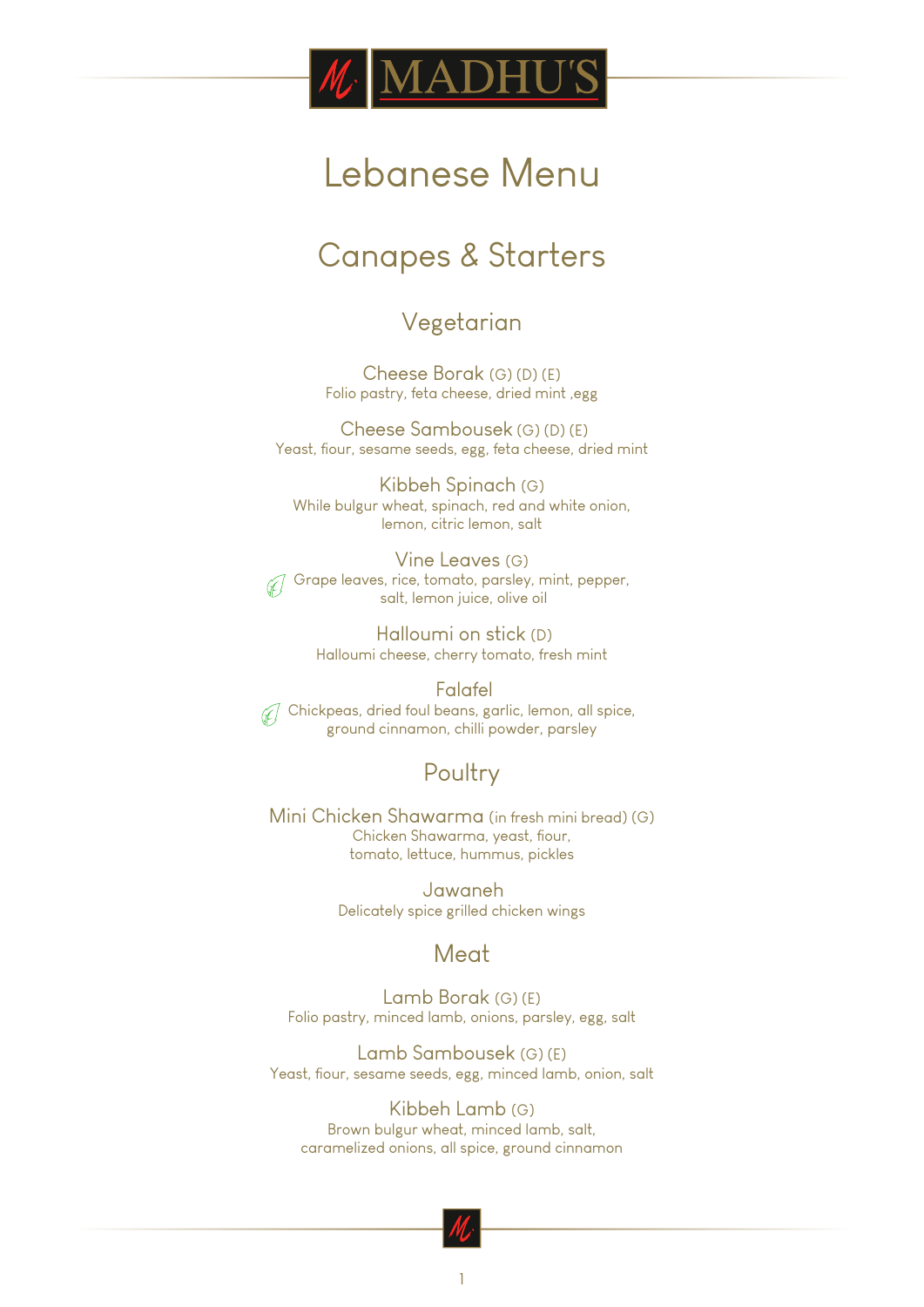

# Lebanese Menu

## Main Courses

## Vegetarian

Batta Harra  $\mathcal{F}$  Potato, coriander, garlic, chilli pepper, chilli powder, olive oil, black pepper, green and red peppers, salt

Mousakha Aubergine Chick peas, aubergine, onions, tomato, pepper paste, tomato paste, salt, olive oil, garlic, dried mint

 Bayma  $\mathcal{J}$  Okra, tomato sauce, garlic, onions, tomato paste, salt, coriander, tomato, smoked paprika

 Loubia  $\mathcal{J}$  Tomato, garlic, olive oil, coriander, green beans, salt, pepper, parsley, tomato paste

Falafel Wraps (G) Chickpeas, dried foul beans, garlic, lemon, all spice, ground cinnamon, chilli powder, parsley, bread, chilli sauce, tahini sauce

Halloumi Wraps (G) (D) Halloumi cheese, fresh mint, bread, chilli sauce, garlic sauce

### Poultry

Chicken Shawarma Wraps (G) Chicken shawarma, all spice, cumin, salt, pepper, lemon, lemon juice, olive oil, orange, bread, garlic sauce, chilli sauce

### Meat

Lamb Shawarma Wraps (G) Chicken shawarma, all spice, cumin, salt, pepper, lemon, lemon juice, olive oil, orange, bread, garlic sauce, chilli sauce

Kofta Meshwi (N) Chargrilled skewers of seasoned Lamb with onion and parsley